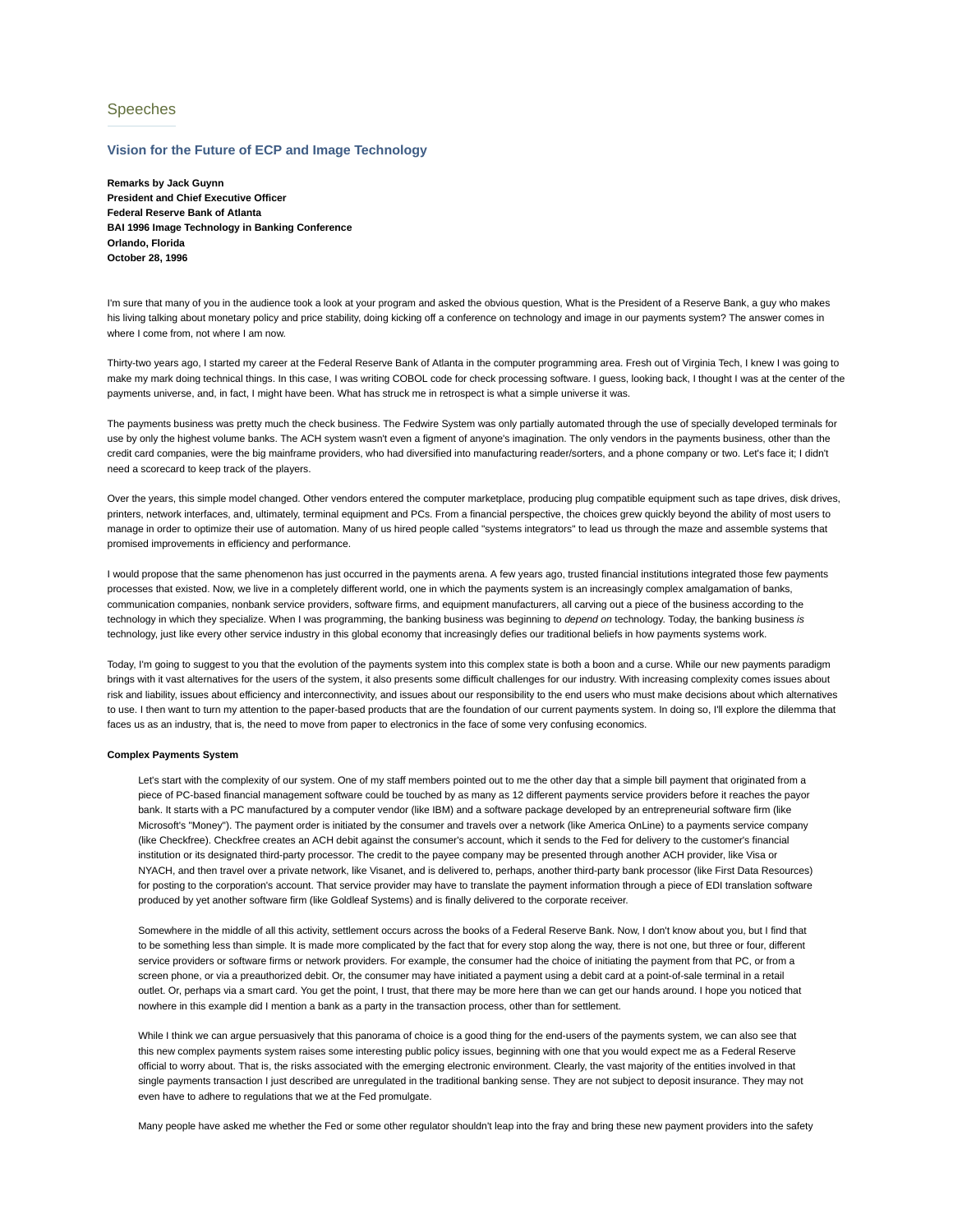net. I recently heard Bill McDonough, the President of the Federal Reserve Bank of New York, suggest that the safety net, in the form of insured deposits, does, in fact, provide banks with a marketing advantage vis-a-vis non-bank providers. In essence, risk control, security, privacy, and other factors can be viewed as value-added aspects of a payments service.

Having said that, I believe there is clearly a need to remain vigilant when it comes to consumer protection, trying to find the right balance between controls and the benefits that new payments alternatives can produce. The Board's well thought-out approaches to Reg E and smart cards are recent examples

Perhaps a more significant question relates to whether the consumer, absent specific regulatory protection, is at least made aware of the risks of the ride, so to speak. Today, I understand that 18 million credit card purchases traveled across the Internet, totally unencrypted. I take this as an indicator that consumers really don't understand the underlying characteristics of the alternatives available. In an age when we demand full disclosure on card-based accounts, we need to ask ourselves whether similar protections are needed here to assure that consumers are fully aware of the risks they take on in the areas of privacy, security, audit trails, and clear definitions of liabilities. I won't even try to answer the question of whether or not the banks who maintain the trusted account relationship with the customer should be responsible for educating consumers. H.G. Wells, in his *Outline of History*, notes that, "Human history becomes more and more a race between education and catastrophe." I hope that we can move to make sure education is the winner in this case.

#### **Efficiency of the Payments System**

Turning away from the risk issue, there remains a very practical dilemma concerning the overall efficiency of the payments system. By one account, our existing payments system consumes 1 to 2 percent of our GDP, a number four times that of other industrially competitive nations. This is a substantial infrastructure to support, with no short-term promise of improvement. Every study continues to project growth in our check business while electronic alternatives evolve.

This situation does not imply a more efficient system in the short term; instead, it promises a long period of redundant costs. These costs can be even higher if alternate payment systems evolve in a way in which standards are not clearly defined, and movement from system to system becomes a costly hurdle. In the past, the Federal Reserve has been involved in dealing with standards issues, whether it was the MICR line or ACH formats. Perhaps we could again play a useful role, independent of our processing and regulatory roles, to bring diverse parties together to deal with issues of interoperability in an attempt to make this transitional period as efficient as possible.

I am encouraged that banks, in the form of a new organization sponsored by the Bankers Roundtable called PIT, are stepping up to address the problem. There is a crying need for leadership in this form, and I hope that the Federal Reserve can help in this effort and others to address the problems of coordination among multiple technologies and formats.

These are but two of the ramifications of our brave new world, a world that remains dominated by paper-based systems, including what we regularly describe as our "inefficient check system." Everything I know about our check system tells me that it is inefficient, and everything I know about electronic alternatives promises long-run improvements in efficiency. With that mindset, I was recently taken aback by some comments made by my Director of Research in Atlanta, Bob Eisenbeis. He asked me a simple question. If paper is so inefficient, why do people keep using it? He contends from an economic standpoint the answer is that someone must be providing a subsidy. He then asked me if it was the Fed. After some deliberation, I jokingly replied that I didn't think so, that our cost accounting system would never allow it. In the private sector, everyone says the world is run by lawyers. At the Fed, we think it's the accountants.

Where then is the subsidy? Certainly, float is part of the subsidy in that we as an industry do not pass along the true cost of it to the users of the system. We also partner with corporate America to reap the benefits of float. For that matter, I'm not at all sure that we pass the true cost of any aspect of the check system along to the end user. Ironically, the cost of collecting a check is carried by the collecting bank, not the paying bank that needs to provide incentives for different behavior from the consumers and the businesses that are its customers. Somehow, we must straighten this out. For that matter, we must be careful when we say the system is inefficient by asking, "inefficient from whose viewpoint?" For the government or the Fed, our costs of handling checks are certainly higher than handling an ACH entry. And, from an end-to-end societal perspective, there are numerous studies proclaiming the relative inefficiency of paper. But, I'll bet that there isn't a financial institution in this room that can say that an ACH entry is less expensive than a check in the backroom. The systems, the cost discipline, and the economies of scale just aren't there yet.

So, we must then realize that the check system is still going to be a vital part of our future. Should we then do the unthinkable and try to make the check system better as we simultaneously plan its demise? I don't think it would surprise anyone if I told you that there is considerable disagreement in the Fed on this point, as I'm sure there is in your institution. I do know that many of you in this room have made significant investments in paper-based processing systems and are extracting significant revenue from paper-based services.

# **The Promise of ECP as a New Mechanism**

Let me try out some thoughts on you, as much to provoke some thinking as anything else. As a central banker, I'm supposed to believe in the discipline of the markets, and I trust you know that our Chairman does. My economic training tells me that on a level playing field, the market will ultimately choose the most efficient alternative. As I noted earlier, I'm not sure from an accounting standpoint we have leveled the field, but bear with me.

As an industry, our goal should be to make the payments system more efficient over the long run. The goal is not to make it more electronic, per se, unless electronic is actually more efficient. With 60 billion checks in play, the definition of the long run may be very long. In the meantime, if our analysis of the environment tells us that rapid change is not likely, should we forgo the opportunity to lower the costs of paper based systems to serve those users better? I think the answer is "No!" We should do everything we can to improve the system, *subject to certain guidelines*. First, we should not do this at the expense of promising electronic alternatives. This a level playing field, remember. Second, we must make reasonable capital budgeting decisions that tell us that the investment in paper-based infrastructure can be recovered over time. Third, we should see some synergies with where the electronic world is heading as a means of further leveraging our investments. Finally, we should make sure that each improvement truly improves the efficiency of the end-to-end process.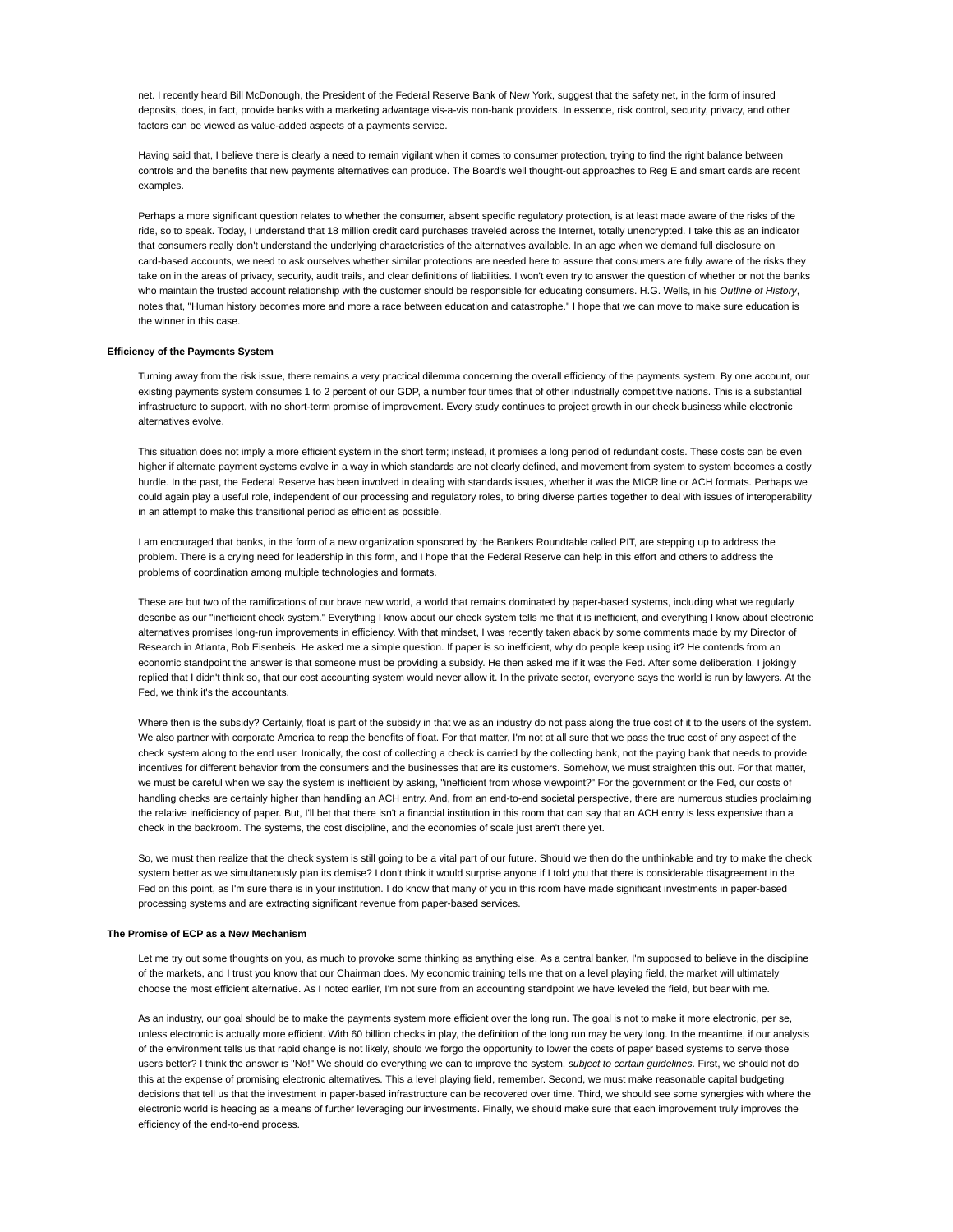As a case in point, let's take a look at a concept that many of you in the room are embracing and virtually every one of us has discussed - the concept of check truncation at or near the point of first deposit. I want to refer to this as electronic check presentment, or ECP, from this point on. Fundamentally, it involves the capture of a check at the bank or Fed of first deposit (we'll call this the "keeper" bank), and the conversion of that item into an electronic image for further clearing and posting to the customer's account. The check is imaged at the keeper organization and the paper is eventually destroyed. Returns and disputes are handled through electronic retrieval of the images from a keeper's data bases.

Let's apply our tests. Does this type of a system benefit at the expense of electronic alternatives? First, it all starts with the fact that a check was chosen as the payment device by the payor. ECP does not inherently encourage that process; it works at the next stop on the clearing highway. I could argue that, with ACH as the format and delivery system for the truncated item, it could actually help to make the ACH more efficient by introducing new volumes, improving economies of scale, and reducing the marginal cost of the electronic alternative. Moreover, one of the clear benefits of ECP--reduced float--will make electronic alternatives for large-dollar checks even more attractive. In summary, ECP seems synergistic, and it supports the critical success notion of electronic payments: that is, that the customer doesn't need a physical item returned with the statement. In fact, this truncated item looks just like an ACH entry, or debit card entry to the consumer.

Second, can we recoup our investment in the technology to do this? This may be a more difficult question to answer because many of the costs of a full-blown ECP environment are not yet well known, but the costs of added infrastructure, given the huge volume of checks in play, seem reasonable. The primary investments in storage and retrieval equipment, clearing systems, and data communications resources can be partially offset in the short run by savings stemming from float reduction, and ultimately from overall reduction in processing capacity. I understand that most checks are handled by 3 to 4 processing entities. A banker I know contends that this is one factor that contributes to what could be described as an industrywide problem of overcapacity.

As I said, there is a lot more detailed analysis to be done, but the arguments for ECP being a good investment seem reasonable. In addition, the float and processing savings I mentioned should help to address the requirement for end-to-end efficiency improvements, particularly when coupled with other promising cost savings factors, such as improvements in the return-item process, reduction in fraud-related costs, and the elimination of a great deal of physical transportation.

It's because of this promise for improvement that we at the Fed are approaching ECP as one of our most important strategic goals in the next few years. You may be aware that we have organized an industry advisory group for ECP, consisting of representatives from some of the largest check processors in the country, as well as community bankers. This group has been charged with the task of analyzing the legal, customer, societal, and economic issues associated with ECP, to include the exploration of proof of concept models and the conduct of hands-on tests. This group has already agreed on key principles and has organized several pilot projects that look at ECP for low-dollar exchanges, travelers checks, and return items. We are very excited about this effort and the interest that exists in the industry. As we head into 1997, I hope that we'll be able to bring you some positive results that will lay the groundwork for more widespread efforts.

# **The Role of Image Technology**

This brings me to a final point before I close, and it relates to the role that image technology may play in the future payments system. I know for a fact that many of you in this audience are far better qualified to answer this question than I am. However, image serves to test our criteria in a different way. Early on in the development of image concepts, many of us believed that the future for image lay in image capture and full transmission of images as the replacement for the truncated paper item. Given the early success that some institutions had with image statements, it's not surprising that we felt this way. If this was a serious alternative, we could apply our tests for improving the paper-based system against the criteria.

While we might argue that image, as a primary payment flow might pass some of the tests, it appears hard to justify it from a payments system efficiency standpoint. The cost of transmitting full images and warehousing them in multiple locations is not justified given the current economics of these technologies. It also strikes me that this approach falls into the common trap in technology evolution of trying to use technology to mimic the previous system, in this case, paper-based flows. In fact, we should be trying to figure out how to use technology to create a new way of doing things.

While school is still out on the future economics of wholesale imaging, it's clear that image can really make some of our less efficient back room operations more efficient. This seems particularly true in proof of deposit, bulk storage of truncated items, adjustments, and statement rendering. In essence, imaging appears to be a powerful support technology for many aspects of the paper-based system and, used in these capacities, makes sense.

With that in mind, the Reserve Banks are deeply involved in working with IBM, Unisys, the U.S. Treasury, and others to develop proposals for image interchange standards in the banking environment. We're also looking at all aspects of central site archiving and retrieval and hope we can contribute something meaningful to the industry.

# **Conclusion**

Well, I've covered a lot more material than you probably wanted me to, but I would like to offer a final thought. We live in a period of the evolution of the payments system that is very, very complex. There are so many alternatives being explored that both consumers and banks are bewildered about where to make their investments. Most privately tell me that they are beginning to take a hard look at the new technology investments they are making. The reason for this, according to some thoughts Chairman Greenspan recently shared, is that as a society we have a terrible track record of predicting the technologies that will succeed. I know this from experience. In the early '70s, I was among those who predicted the advent of the paperless society through the introduction of point-of-sale, and I purchased my eight-track tape drive just in time for its rapid ascension to antique status.

But there's one thing that I'm pretty sure about and that is, with 60 million checks in play, what you learn in the next two days at this conference is likely to be valuable information. Thank you for your attentiveness; I would be happy to take a few questions.